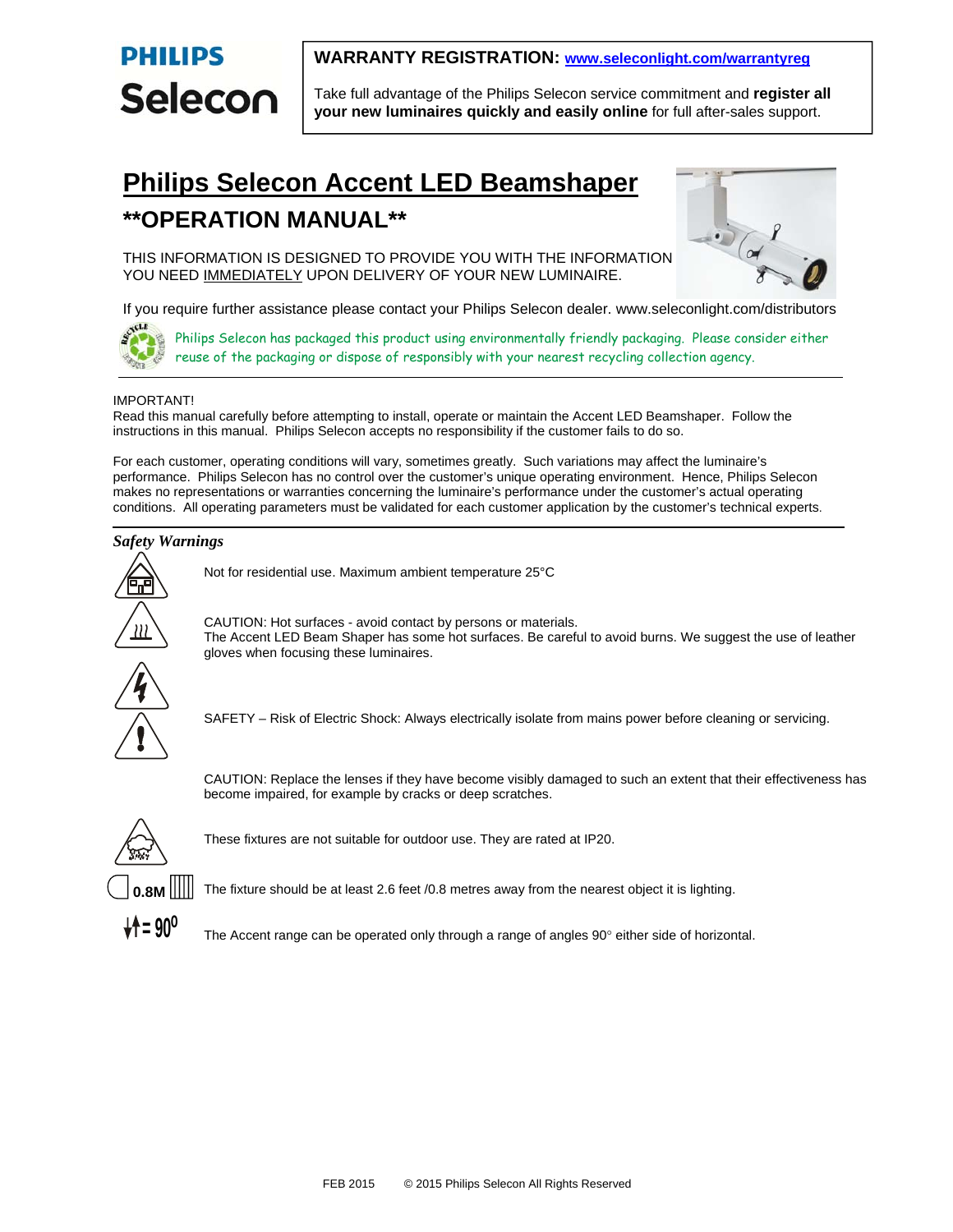## **KEY OPERATING POINTS AND FEATURES**

- A: Beamshaper lid latch (Open this to insert accessories and to clean the lenses)
- B: Four non removable shutters. (These allow you to mask portions of the beam, or to frame around pictures, etc.)
- C: Shutter lock
- D: Pattern/Gobo holder
- E: Accessory slots Various glass effects and coloured glass can be used here\*
- F: Front Lens
- G: Rear Lens
- H: Lens focus knobs
- I: Pan lock with reference scale and Allen key lock-off
- J: Tilt lock with reference scale and Allen key lock-off
- K: Rear lid locking clip
- L: Potentiometer shaft for dimming option.



A



## **POWER SUPPLY**

**110-240VAC Line Frequency 50/60 Hz** 

**Power consumption: 13W Life: 35,000 hrs (L70) Power Factor at 100% : >0.95 Colour Temperature: (2700K,3000K,4000K) (nominal) CRI: 95 (Typical) Supply Current at 240V: 350mA**

## **PAN TILT ADJUSTMENT**



**Follast box (as shown) and the ballast box (as shown) and the state of the ballast box (as shown) and the state of the state of the state of the state of the state of the state of the state of the state of the state of th Adjusting the pan angle**  Release the set screw above the adjust accordingly. Re-lock after adjustment.



#### Deamonaper is anered by adjusting **Adjusting the tilt angle**  The tilt can be adjusted by unlocking the hex screw located as shown. Re-lock after adjustment.

the front and rear lens in relation to each other. To move the lenses and lenses, simply loosen the lens

locking knobs and move them into the desired position and then tighten the locking knobs. The front lens defines the beam spread; the rear, the focus degree of softness or sharpness of the beam edge or shutters. Finger tight pressure only is necessary to lock the lens off in its chosen position.

The four shutters can be used to mask off portions of the beam, or to frame areas, etc.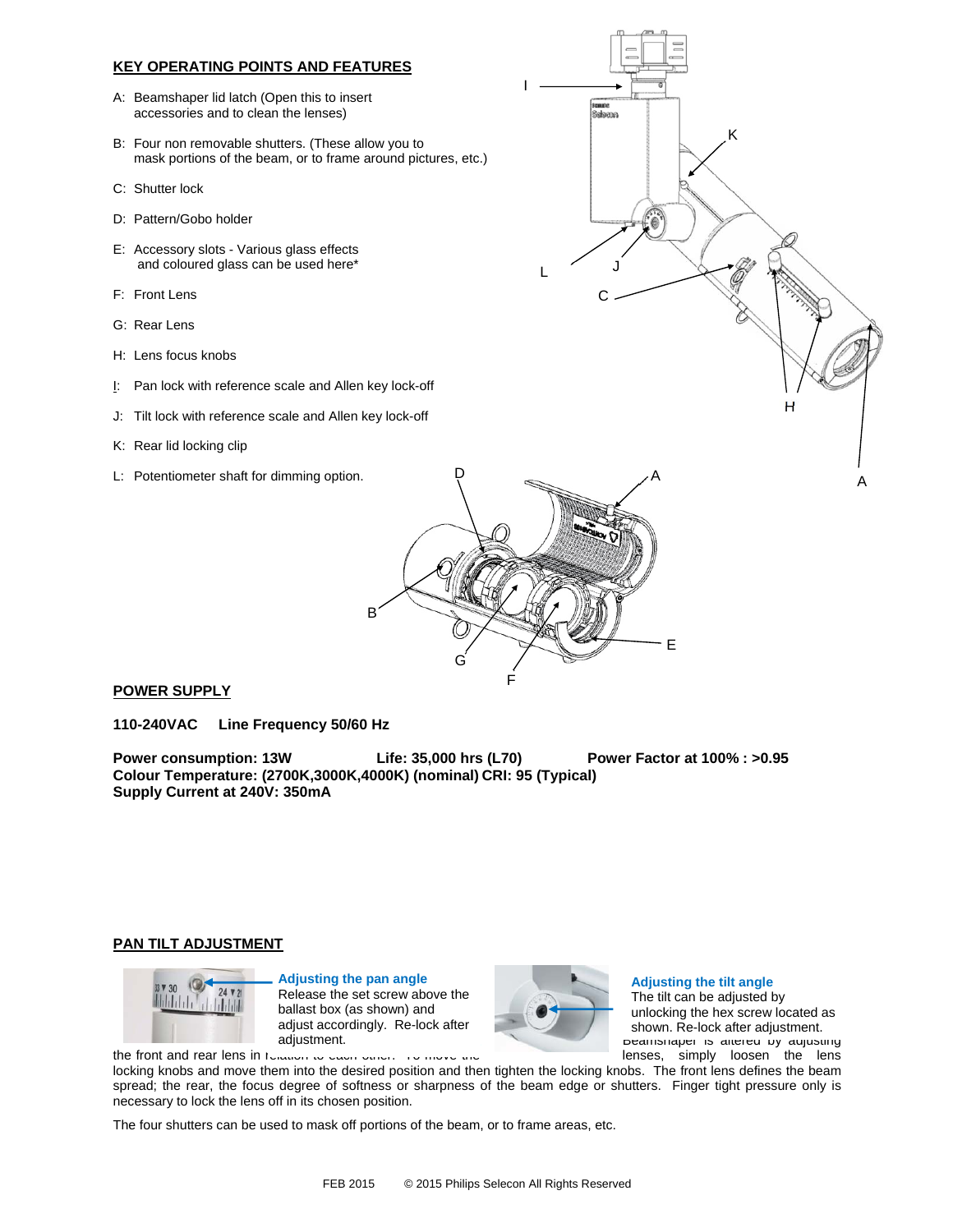## **PATTERN USE**



**Pattern size:** E **Outside diameter:** 37.5mm **Image area:** 28mm diameter

The Accent Beamshaper is supplied with an internal pattern holder. To fit your pattern, remove the internal pattern holder from its magnetic mounting plate. Unclip the locking plate and insert the pattern with correct orientation. Re-clip the locking plate and place the pattern holder back on the magnetic mounting plate.



For custom gobos please ensure the Design is inside the  $28$ mm $\varnothing$ area

## **SAFETY AND MAINTENANCE**

Keep your Philips Selecon Accent LED Beamshaper in top condition and performing at its best by cleaning it regularly with a soft cloth. The Beamshaper lenses should only be cleaned with optical tissue paper.

The above is the only maintenance task that can be safely carried out by non approved personnel.

Philips Selecon has manufactured this luminaire in accordance with recognised best practices to recommended international safety standards. It is your responsibility to maintain this luminaire in good and safe working condition.

Repairs should only be carried out by suitably qualified persons. Do not operate the luminaire with damaged lamps or cable, etc. Consult your Philips Selecon distributor for assistance. Only replace damaged parts with authorised Philips Selecon Accent spare parts. **N.B.** Luminaire electrical cable – your Accent LED Beamspot is fitted with special heat resistant flexible cable, replace with genuine Accent spare part cable kit only – please refer to your Selecon distributor.

(Replacement cable kits are supplied complete with necessary terminal connectors).

#### **ELECTRICAL INSTALLATION**

## **WARNING!!!**

Risk of fire and electric shock. This product is to be installed by a qualified electrician only. This luminaire employs a grounded type receptacle and is not intended for connection to a two-wire, ungrounded source of supply.

When installing this luminaire use wire conductor colour codes as follows:

| <b>Brown</b>                | - Phase, Live     |
|-----------------------------|-------------------|
| <b>Blue</b>                 | - Neutral. Return |
| <b>Green/Yellow - Earth</b> |                   |

## **DIMMING**

## **Local Dimming Version**

Accent LED Beamshaper models with local dimming **CANNOT** be installed and run on a dimmed power supply/track.

If your Accent LED Beamshaper model includes a local dimmer, ensure that the dimming knob on the Accent power supply is at its "Full" position (completely clockwise) to test fitting.

#### **DALI Version**

Accent LED Beamshaper Dali models with no local dimmer can be installed and run on a DALI track system. .

Mounting options include track adaptors, ceiling mount plate, suspension half coupler. For full details contact your Philips Selecon dealer: *www.seleconlight.com/distributors*